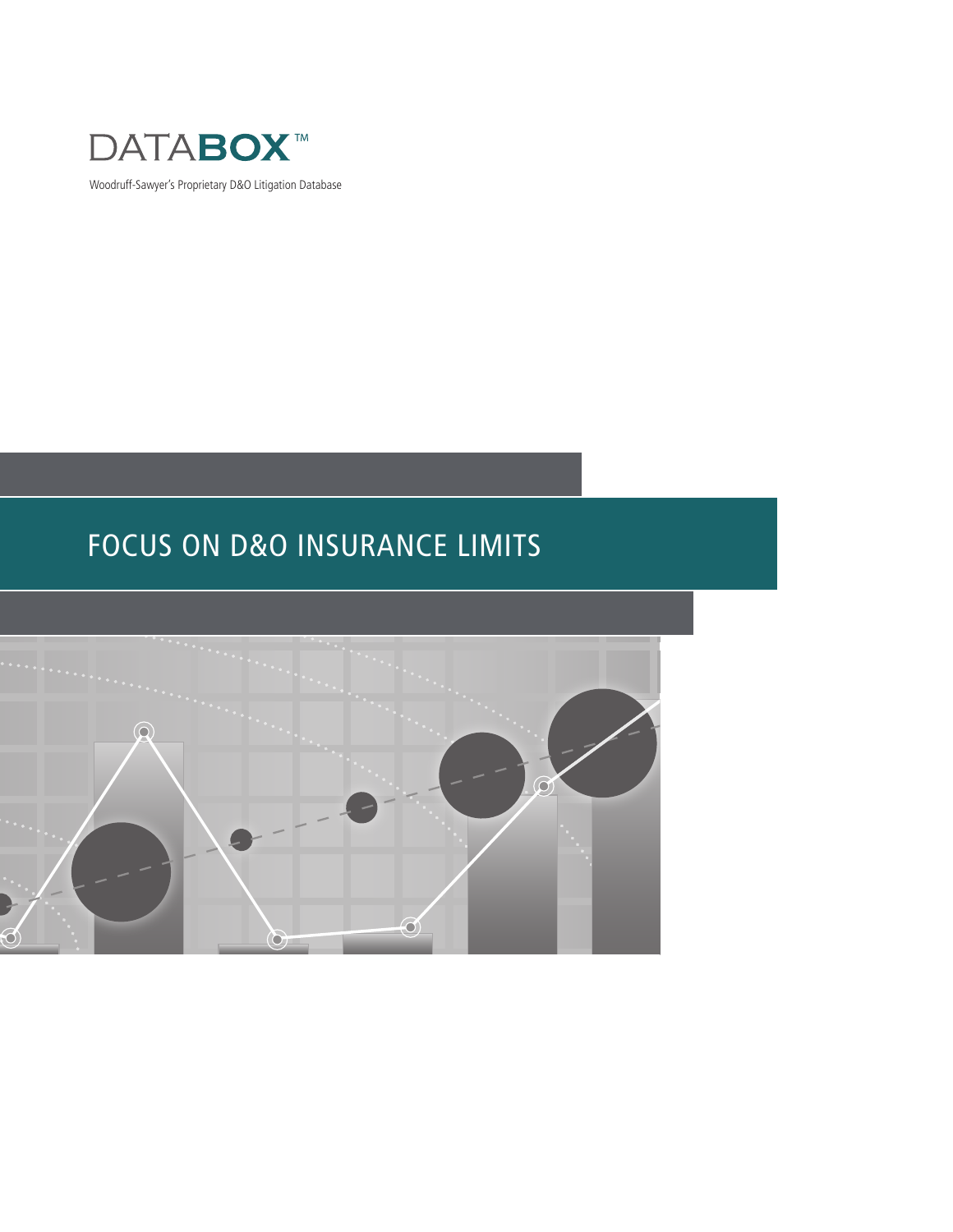# **Focus on D&O Insurance Limits**

### **HOW MUCH IN D&O LIMITS IS ENOUGH? CAN A COMPANY HAVE "TOO MUCH"?**

In your annual analysis of D&O insurance limits, you probably use a variety of information ranging from loss data to peer buying trends. Woodruff-Sawyer believes that the most relevant metrics come from objective data derived from securities class actions. **Despite the flood of non-class action suits that have arisen over recent years, your leading exposure as a public company director or officer continues to be securities class action lawsuits.** The severity of the settlements and defense costs associated with these suits continues to top the list of exposures for public companies.

Securities class action settlements are made public and the raw data is readily available for all cases; however, the data in itself is not enough to use for your analysis as it often contains information that is irrelevant, including costs that would not be covered under your D&O insurance program. Woodruff-Sawyer's proprietary analytical tool, DataBox, solves this problem by building a database to specifically analyze exposures relevant to domestically traded issuers and their insurance coverage.



Your leading exposure as a public these hard-to-quantify costs. company director or officer continues to be securities class action lawsuits.

Woodruff-Sawyer makes DataBox the core resource for clients when making decisions about limits.

### **DATABOX**

**Not all data sets are equally relevant.** DataBox, Woodruff-Sawyer's premier analytic tool, contains all securities class action cases back to 1988. DataBox analyzes each case and excludes those costs that are not relevant to D&O insurance, such as third-party settlements. DataBox allows you to tap into a near real-time resource and model your specific potential securities class action exposure. Woodruff-Sawyer's DataBox model also incorporates the same defense cost data used by major actuaries, thus providing additional insight on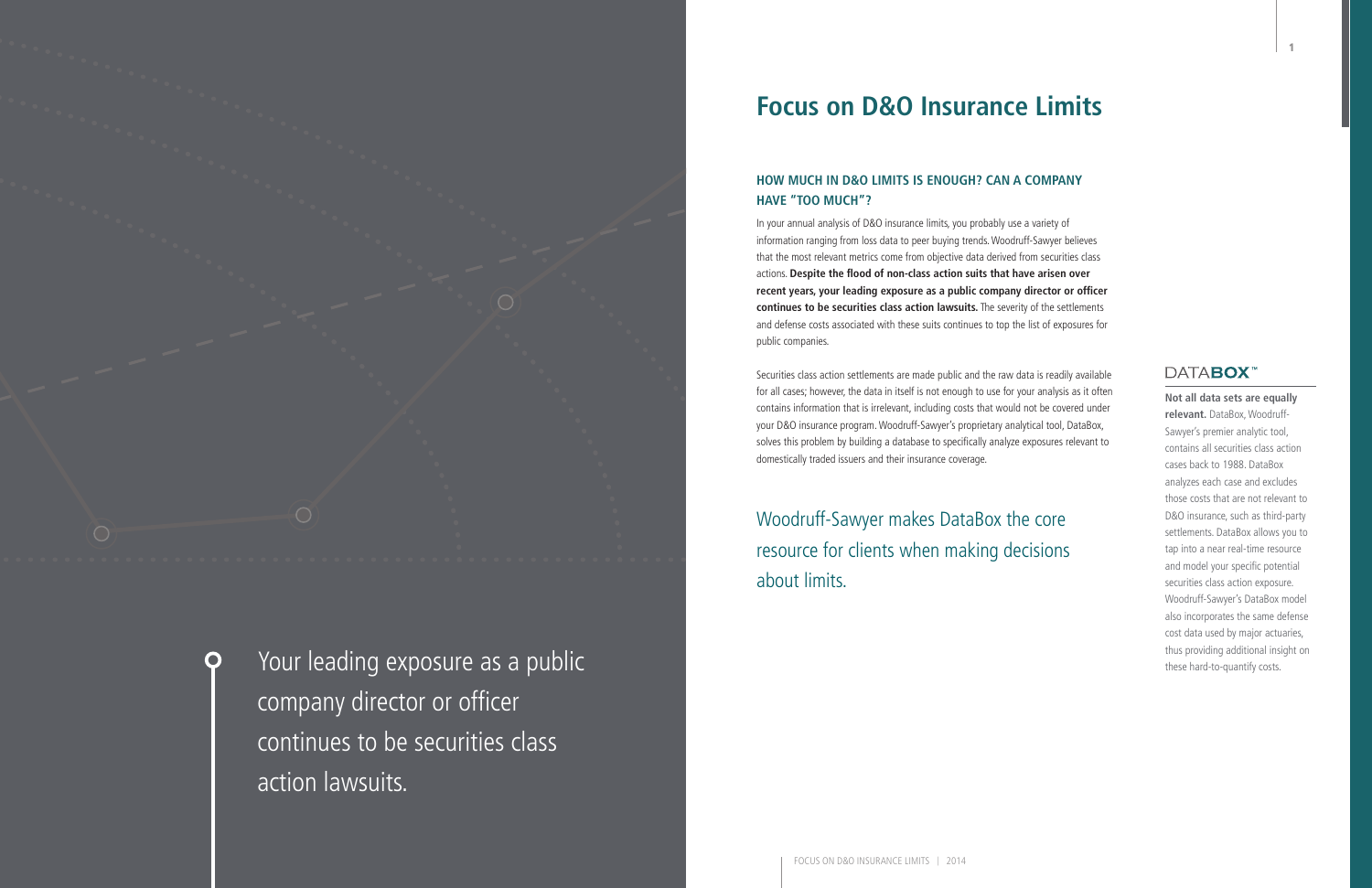2

# **Taking a Data-driven Approach**

#### **FIRST: UNDERSTAND WHO YOUR PEERS ARE**

One of the key steps to benchmarking your limits is to define an appropriate peer group. Most companies define their peers by industry sector competitors. While industry sector is of interest, market capitalization is actually the most meaningful factor to consider when assessing D&O exposure and choosing insurance limits. A drop in market cap is the starting point for calculating investor losses and, ultimately, damages.

#### **SELECTING THE RIGHT D&O INSURANCE LIMITS**

**Would you be surprised to know that 80% of all securities class actions in the past 10 years settled for under \$20M?** 

> Given this statistic, why is there such great diversity among companies in limits selection? Who is buying more and why? One reason is that settlements are sensitive to market capitalization. If we index all cases by narrower market capitalizations, we get a different picture:

> **Market Caps \$150M-\$500M:** 96% of all settlements are under \$20 million

**Market Caps \$5B to \$30B:** 47% of all settlements are under \$20 million

A clear picture of what you may intuitively understand emerges: larger companies tend to pay more to settle their litigation.

This is a useful starting point, and we can be a lot more sophisticated and nuanced in our analysis by modeling loss by drop in market cap and considering the distribution of share ownership.

# **How Much is the Right Amount?**

#### **CASE STUDY**

Consider the case of the two companies profiled below. Both have \$2 billion in market capitalization.

**Company A buys \$60 million** in D&O insurance, while **Company B buys \$20 million**.

If your personal liability as a director was your only consideration, on which board would you choose to be? Of course you know by the way we set up the question that you need more information—but many directors and officers might see the lower limits as much riskier—verging on imprudent—and stop there.

#### **COMPANY A** \$60M IN D&O INSURANCE

#### **COMPANY B** \$20M IN D&O INSURANCE

- Mature company in the motor and auto parts industry
- Heavy manufacturing
- Doesn't go into the capital or debt market to raise funds
- Founders and others on the board hold 10% of the company

- Relatively young company in the biotechnology industry
- Biopharmaceutical
- Frequently goes into the capital or debt market to raise funds
- Founders and others on the board hold 75% of the company

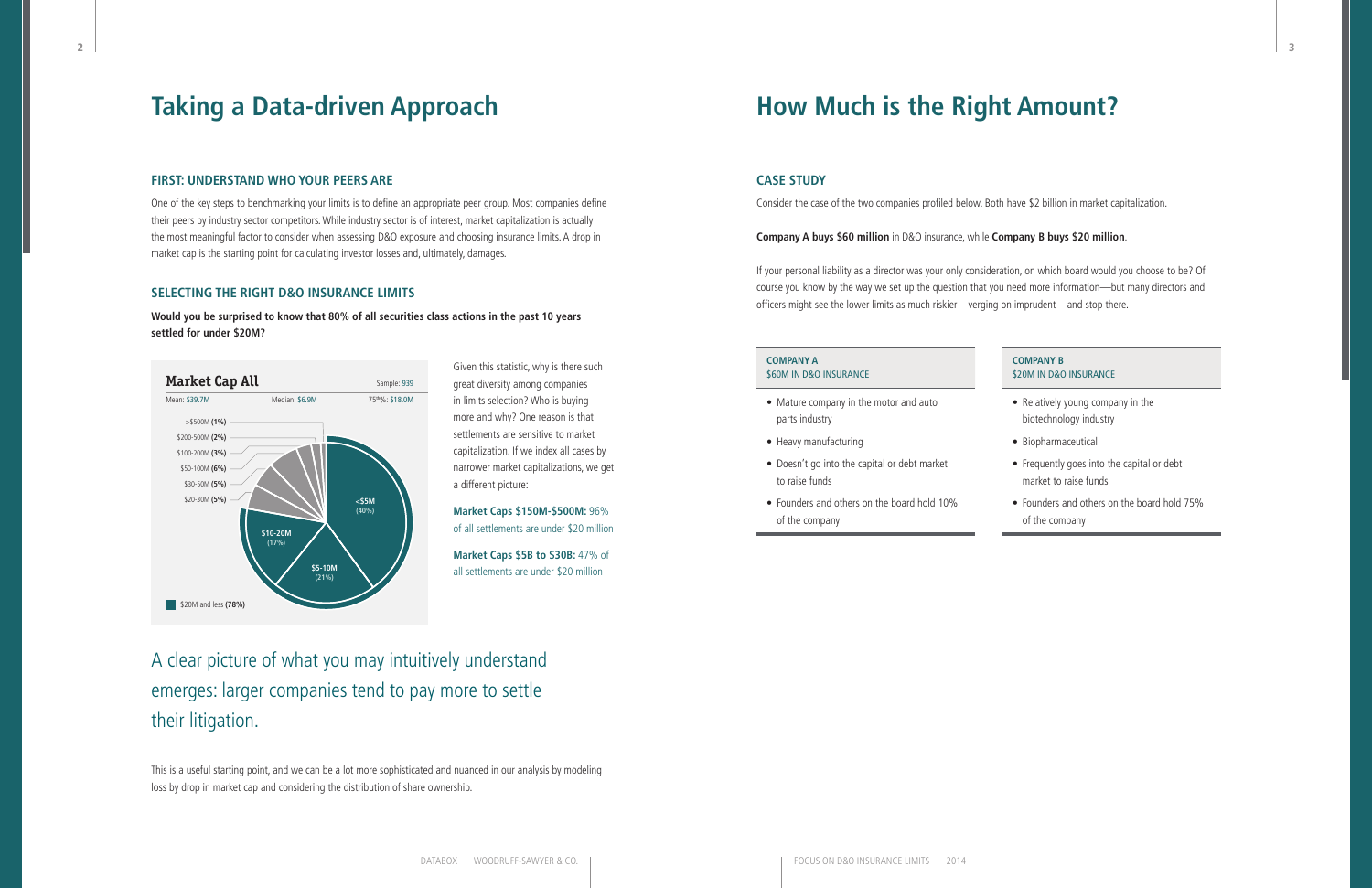# **Who has the right answer? Company A or Company B?**

**Using Peer Limits Data:** Many companies place a high value on data derived from the purchasing trends among their peers. Peer data varies widely and can be heavily biased by the source of the data. Using three different sources, the median limits of similar sized companies buy around \$55M in insurance (sources like Tower Watson place the median as high as \$100M). Based on this, Company A's \$60M in limits seems most prudent.

**Using DataBox:** Objective settlement data generates a very different result for both companies and from peer purchasing trends. The models below look at securities class action law suits that can result when a company's stock price falls precipitously.

### **DATABOX SECURITIES CLASS ACTION EXPOSURE**

| <b>EXPOSURE CALCULATIONS WORKSHEET</b>            |                    |       |                   |
|---------------------------------------------------|--------------------|-------|-------------------|
|                                                   | <b>SHARE PRICE</b> |       | <b>MARKET CAP</b> |
| <b>50% DROP</b><br><b>FROM</b>                    | l s                | 20.00 | \$2,000,000,000   |
| T <sub>0</sub>                                    | -S                 | 10.00 | \$1,000,000,000   |
| <b>Total Shares Outstanding</b>                   |                    |       | 100,000,000       |
| Deduction of Insider Shares                       |                    |       | (10,000,000)      |
| <b>Potential Class Member Shares</b>              |                    |       | 90,000,000        |
| <b>Reduction in Share Price</b>                   |                    |       | \$10.00           |
| <b>Potential Securities Class Action Exposure</b> |                    |       | \$900,000,000     |

| <b>POTENTIAL EXPOSURE CALCULATION</b> |                             |                             |                             |
|---------------------------------------|-----------------------------|-----------------------------|-----------------------------|
|                                       | 50 <sup>th</sup> PERCENTILE | 75 <sup>th</sup> PERCENTILE | 85 <sup>th</sup> PERCENTILE |
| <b>Potential SCA Exposure</b>         | \$900,000,000               | \$900,000,000               | \$900,000,000               |
| Settlement % of Exposure              | 1.6%                        | 2.9%                        | 4.9%                        |
| <b>Estimated Settlement Value</b>     | \$14,400,000                | \$26,100,000                | \$44,100,000                |
| <b>SCA Defense Costs</b>              | \$4,000,000                 | \$6,000,000                 | \$9,000,000                 |
| <b>Total Potential SCA Exposure</b>   | \$19,000,000                | \$33,000,000                | \$54,000,000                |
| <b>Budget for Related Claims</b>      | \$5,000,000                 | \$5,000,000                 | \$5,000,000                 |

DETAIL:

Potential SCA Exposure: The customized exposure based on the variables chosen.

Settlement Percentage of Exposure: Derived from historic securities class action settlements

| JХ                                                |                             |                                      |                                                         |                                                   |                             |                                      |                                                         |
|---------------------------------------------------|-----------------------------|--------------------------------------|---------------------------------------------------------|---------------------------------------------------|-----------------------------|--------------------------------------|---------------------------------------------------------|
| <b>CLASS ACTION EXPOSURE</b>                      |                             |                                      |                                                         |                                                   |                             |                                      |                                                         |
| Customized Damages Model for <b>Company A</b>     |                             |                                      |                                                         | Customized Damages Model for Company B            |                             |                                      |                                                         |
| <b>EXPOSURE CALCULATIONS WORKSHEET</b>            |                             |                                      |                                                         | <b>EXPOSURE CALCULATIONS WORKSHEET</b>            |                             |                                      |                                                         |
| $50\%$ DROP                                       | <b>FROM</b><br>۱s<br>TO:    | <b>SHARE PRICE</b><br>20.00<br>10.00 | <b>MARKET CAP</b><br>\$2,000,000,000<br>\$1,000,000,000 | <b>50% DROP</b>                                   | <b>FROM</b><br>TO:          | <b>SHARE PRICE</b><br>20.00<br>10.00 | <b>MARKET CAP</b><br>\$2,000,000,000<br>\$1,000,000,000 |
| <b>Total Shares Outstanding</b>                   |                             |                                      | 100,000,000                                             | <b>Total Shares Outstanding</b>                   |                             |                                      | 100,000,000                                             |
| Deduction of Insider Shares                       |                             |                                      | (10,000,000)                                            | <b>Deduction of Insider Shares</b>                |                             |                                      | (75,000,000)                                            |
| <b>Potential Class Member Shares</b>              |                             |                                      | 90,000,000                                              | <b>Potential Class Member Shares</b>              |                             |                                      | 25,000,000                                              |
| <b>Reduction in Share Price</b>                   |                             |                                      | \$10.00                                                 | <b>Reduction in Share Price</b>                   |                             |                                      | \$10.00                                                 |
| <b>Potential Securities Class Action Exposure</b> |                             |                                      | \$900,000,000                                           | <b>Potential Securities Class Action Exposure</b> |                             |                                      | \$250,000,000                                           |
| POTENTIAL EXPOSURE CALCULATION                    |                             |                                      |                                                         | POTENTIAL EXPOSURE CALCULATION                    |                             |                                      |                                                         |
|                                                   | 50 <sup>th</sup> PERCENTILE | 75 <sup>th</sup> PERCENTILE          | 85 <sup>th</sup> PERCENTILE                             |                                                   | 50 <sup>th</sup> PERCENTILE | 75 <sup>th</sup> PERCENTILE          | 85 <sup>th</sup> PERCENTILE                             |
| Potential SCA Exposure                            | \$900,000,000               | \$900,000,000                        | \$900,000,000                                           | Potential SCA Exposure                            | \$250,000,000               | \$250,000,000                        | \$250,000,000                                           |
| Settlement % of Exposure                          | 1.6%                        | 2.9%                                 | 4.9%                                                    | Settlement % of Exposure                          | 2.6%                        | 5.2%                                 | 6.7%                                                    |
| <b>Estimated Settlement Value</b>                 | \$14,400,000                | \$26,100,000                         | \$44,100,000                                            | <b>Estimated Settlement Value</b>                 | \$6,500,000                 | \$13,000,000                         | \$16,750,000                                            |
| <b>SCA Defense Costs</b>                          | \$4,000,000                 | \$6,000,000                          | \$9,000,000                                             | <b>SCA Defense Costs</b>                          | \$2,000,000                 | \$4,000,000                          | \$4,000,000                                             |
| <b>Total Potential SCA Exposure</b>               | \$19,000,000                | \$33,000,000                         | \$54,000,000                                            | <b>Total Potential SCA Exposure</b>               | \$9,000,000                 | \$18,000,000                         | \$21,000,000                                            |

DETAIL:

Potential SCA Exposure: The customized exposure based on the variables chosen. Settlement Percentage of Exposure: Derived from historic securities class action settlements.

| Customized Damages Model for Company B                              |                             |
|---------------------------------------------------------------------|-----------------------------|
|                                                                     |                             |
| <b>EXPOSURE CALCULATIONS WORKSHEET</b>                              |                             |
| <b>SHARE PRICE</b>                                                  | <b>MARKET CAP</b>           |
| $\overline{\phantom{a}}$<br><b>50% DROP</b><br><b>FROM</b><br>20.00 | \$2,000,000,000             |
| $\sim$<br>10.00<br>T <sub>0</sub>                                   | \$1,000,000,000             |
| <b>Total Shares Outstanding</b>                                     | 100,000,000                 |
| <b>Deduction of Insider Shares</b>                                  | (75,000,000)                |
| <b>Potential Class Member Shares</b>                                | 25,000,000                  |
| <b>Reduction in Share Price</b>                                     | \$10.00                     |
| <b>Potential Securities Class Action Exposure</b>                   | \$250,000,000               |
|                                                                     |                             |
| POTENTIAL EXPOSURE CALCULATION                                      |                             |
| 50 <sup>th</sup> PERCENTILE<br>75 <sup>th</sup> PERCENTILE          | 85 <sup>th</sup> PERCENTILE |
| Potential SCA Exposure<br>\$250,000,000<br>\$250,000,000            | \$250,000,000               |
| Settlement % of Exposure<br>2.6%<br>5.2%                            | 6.7%                        |
| <b>Estimated Settlement Value</b><br>\$6,500,000<br>\$13,000,000    | \$16,750,000                |
|                                                                     |                             |
| <b>SCA Defense Costs</b><br>\$2,000,000<br>\$4,000,000              | \$4,000,000                 |
| <b>Total Potential SCA Exposure</b><br>\$9,000,000<br>\$18,000,000  | \$21,000,000                |

# In our example, let's assume that both companies suffered a 50% stock drop off of a \$20 trading price.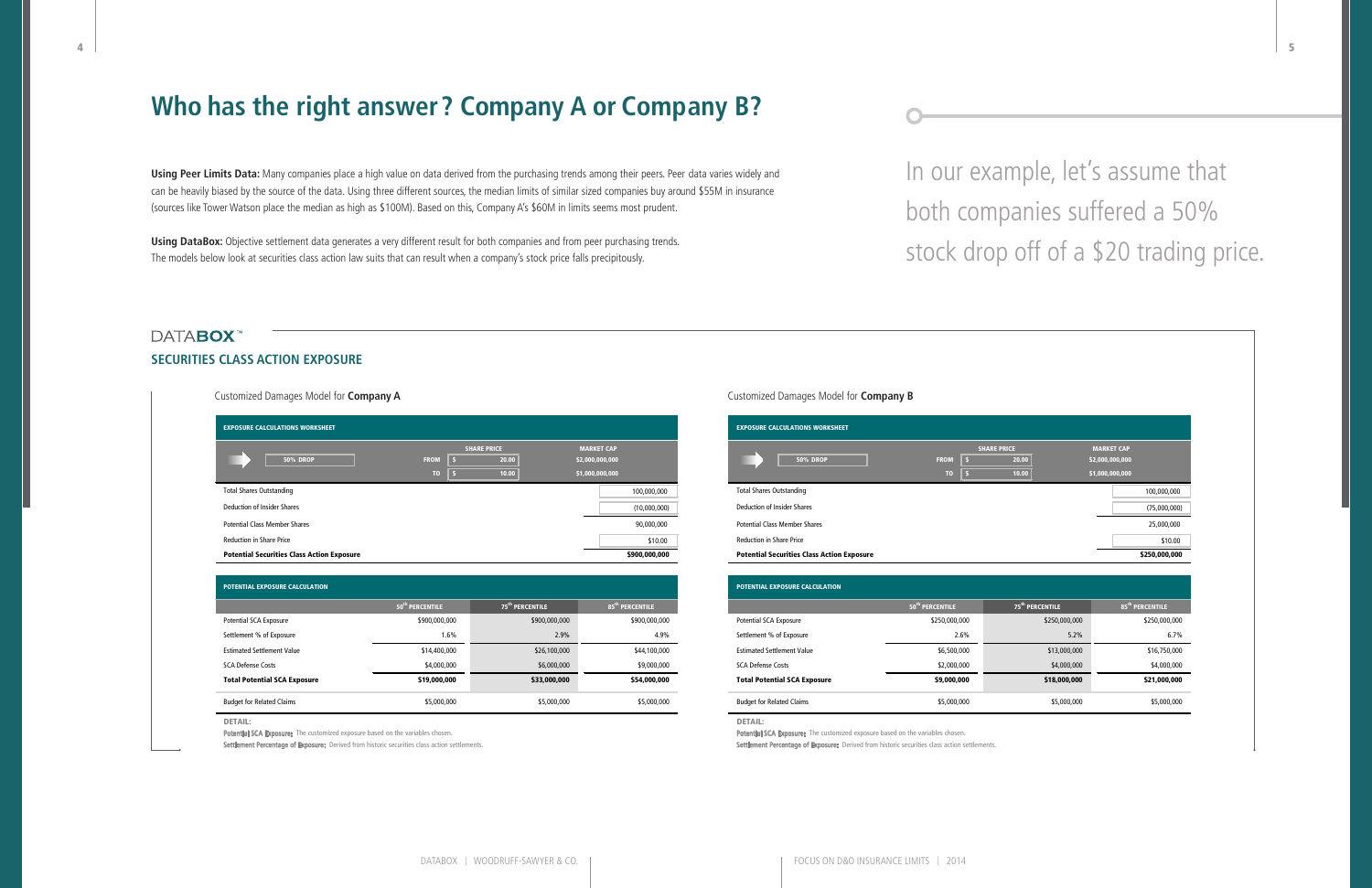# **Understanding the Results**

**Using the 75th percentile as a reasonably conservative goal for insurance coverage, we find that despite sharing the same market capitalization, these two companies have very different exposure to a securities class action suit.** 

#### **RESULTS FOR**

**Company A:** Total potential securities class action exposure of \$33M

**Company B:** Total potential securities class action exposure of \$18M

The results suggest that the insurance analysis would start at very different points for each company.

#### **CONSIDERATIONS FOR**

**Company A:** Set your limit baseline in the \$35M to \$40M range

**Company B:** Set your limit baseline in the\$20M to \$25M range

# **What Next?**

The example we've provided is a sample of the critical first step to take when using data to model limits.

The next step involves a sensitivity analysis; further refinement can be undertaken after that. In addition, it's useful to think about what non-insurance solutions can be deployed to mitigate D&O exposure. Taking this sort of sophisticated, holistic approach to D&O risk management yields superior results—fewer suits, and suits get settled faster and for less money—compared to the raw hammer of just spending a lot of shareholder dollars on D&O insurance limits.

#### **CONSIDERATIONS FOR 2013 & BEYOND**

- Understand the data and consider the sources.
- Refine your peer selection.
- Place objective settlement data at the core of your decision making.
- Build into your limits consideration for defense costs.
- 
- Explore alternative insurance program structure options.
- Consider the impact of retentions as the insurance market hardens.

• Budget for related "side-car" claims, such as derivative litigation and government investigations of individuals.

Though other factors can shape your final limits choices, starting the analysis with solid objective data can achieve considerable savings while still providing a very comfortable amount of coverage.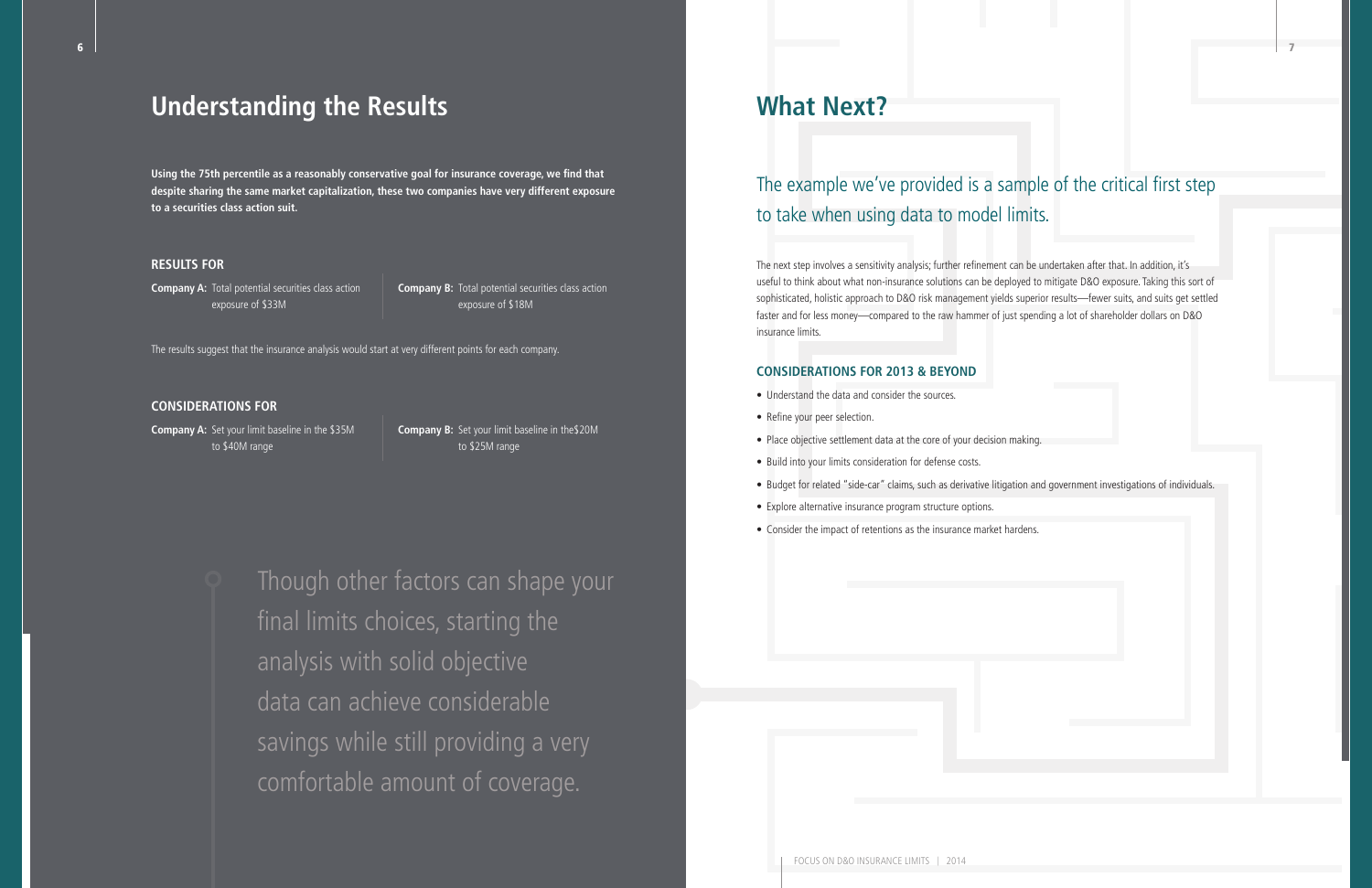

## **About**

#### **WOODRUFF-SAWYER & CO.**

Woodruff-Sawyer, an independent insurance brokerage, provides full-service insurance and risk management services to clients globally. Our Corporate & Executive Protection team is a leading advisor for management liability insurance and delivers D&O liability solutions to public and IPO-ready private companies. You can find out more by visiting us online at **www.wsandco.com.**

#### **> [Participate in our podcasts](http://www.wsandco.com/about-us/news-and-events/podcasts/directors-and-officers-liability)**

[www.wsandco.com/about-us/news-and-events/](http://www.wsandco.com/about-us/news-and-events/podcasts/directors-and-officers-liability) [podcasts/directors-and-officers-liability](http://www.wsandco.com/about-us/news-and-events/podcasts/directors-and-officers-liability)

- **> [Read our blog](http://www.wsandco.com/about-us/news-and-events/blogs/do-blog)** [www.wsandco.com/about-us/news-and-events/](http://www.wsandco.com/about-us/news-and-events/blogs/do-blog)  [blogs/do-blog](http://www.wsandco.com/about-us/news-and-events/blogs/do-blog)
- **> [Access our library of publications](http://www.wsandco.com/news-events/articles-updates)**  [www.wsandco.com/news-events/articles-updates](http://www.wsandco.com/news-events/articles-updates)

### **PRIYA CHERIAN HUSKINS, ESQ.** SENIOR VICE PRESIDENT, PARTNER

Priya Cherian Huskins is a recognized expert in D&O liability risk and its mitigation. In addition to consulting on D&O insurance matters, she counsels clients on corporate governance matters, including ways to reduce their exposure to shareholder lawsuits and regulatory investigations. Priya is a frequent speaker nationally and



internationally on D&O liability issues and a regular guest lecturer at Stanford's Directors' College, among others.

Listed as one of the "Most Influential Women in Bay Area Business" by the San Francisco Business Times in 2012, Priya serves on the board of the Silicon Valley Directors' Exchange and the advisory board of the Stanford Rock Center for Corporate Governance. Priya also serves on the board of directors of Realty Income Corporation (NYSE: O).

**>** Priya can be reached at 415.402.6527 or **phuskins@wsandco.com.**

### OUR VALUE PROPOSITION

- Content-rich model: state-of-the-art proprietary benchmarking supports our factbased approach
- Highly analytical approach to coverage terms & conditions results in creative solutions for clients and a solid insurance contract
- Methodical, consistent, senior-level service: the team you see today is the team you will see servicing your business everyday
- Clout & leverage in the market: a dominant D&O broker seen as a leader in the industry
- Integrated claims services & advocacy that go beyond the traditional
- Because we're independent, client interests always come first